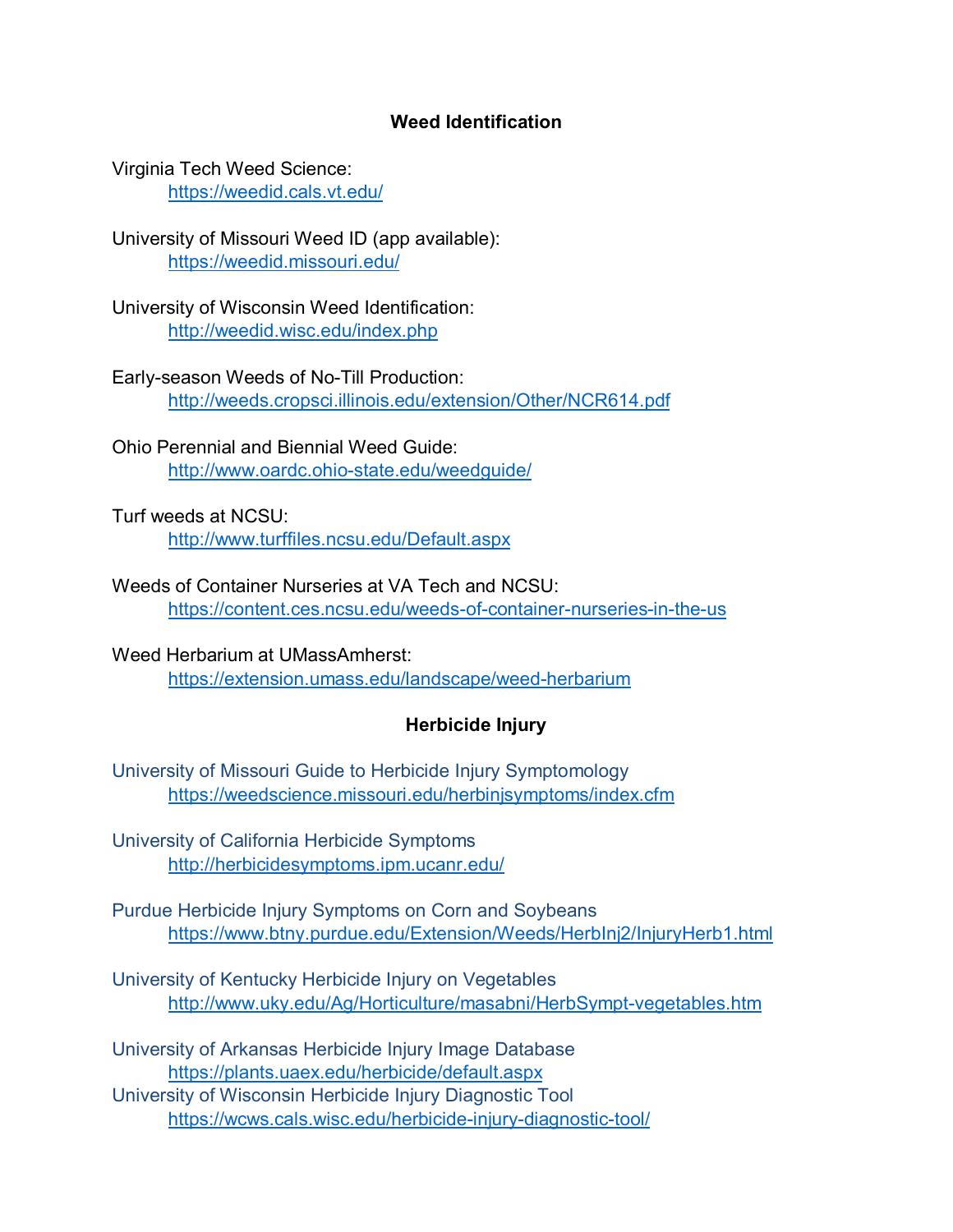## **Informational Websites**

GROW (Get Rid of Weeds): growiwm.org

A Practical Guide for Integrated Weed Management in Mid-Atlantic Grain Crop: <https://integratedweedmanagement.org/wp-content/uploads/2019/10/IWMguide.pdf?x71059>

Take Action: iwilltakeaction.com/weeds

Weed Science Society of America: WSSA.net

International Survey of Herbicide Resistant Weeds: weedscience.org



<https://extension.psu.edu/mid-atlantic-field-crop-weed-management-guide>

- PennState Extension
- Book \$25
- Digital Version \$15